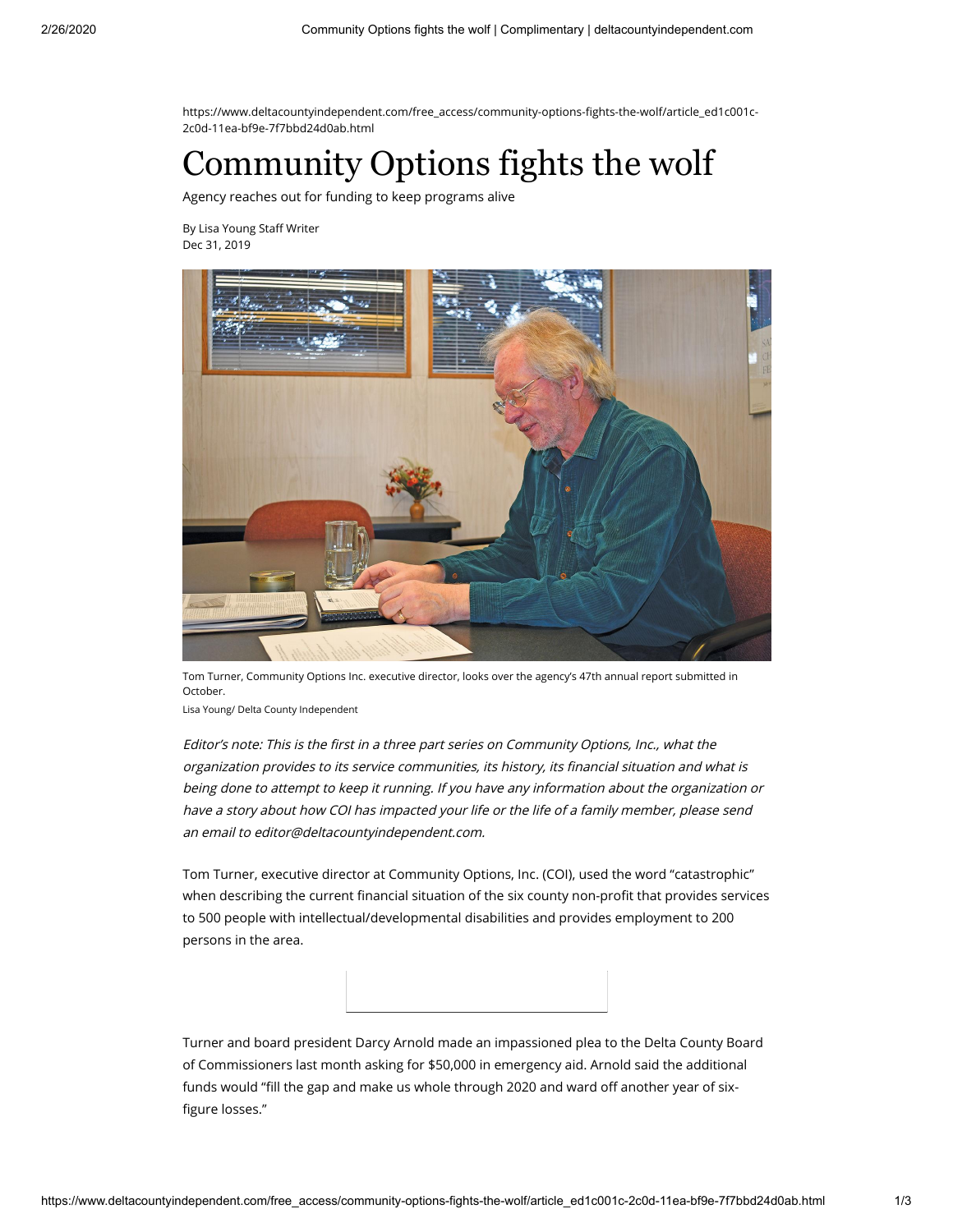## 2/26/2020 Community Options fights the wolf | Complimentary | deltacountyindependent.com

The unusual request is 12 times the amount (\$4,000) that the county currently contributes. Only a few weeks ago Turner and Arnold made the same request from Montrose County where they were given an additional \$12,500, matching their budgeted amount.

Turner told Delta commissioners that COI was deemed "no longer being a going concern" at their last audit meaning there's good reason to believe that the agency will not be operational in another year.

Already, COI plans to cut staff and outsourced their home care to other agencies after deciding to relinquish their Class B Home Care Agency (HCA) license citing an "overwhelming list of administrative requirements for us to implement in order to renew."

Turner also said the decision to forego the license had to do with the "impending implementation of Electronic Visit Verification," a controversial program involving GPS tracking of caregivers. (See related article in Delta County Independent-Dec. 25 page A8).

"We've all heard about big banks being too big to fail, quite frankly I think what we do is too important to fail," Turner told commissioners.

The current financial dilemma has been in the making for a number of years. Last year Turner entitled his annual report letter "Keeping the Wolf from the Door." This year's grim title reads, "The Wolf has Arrived."

In this year's report, Turner said, "We have continued working diligently on solutions both internally and with our state partners, but the only thing that has really changed is that another year has gone by, we finished that year with another six-figure deficit, and that wolf is huffing and puffing and threatening to blow our house down."

The 47 year-old organization that began in Delta is fighting three "wolves" that are rapidly devouring the organization's ability to continue to provide necessary services in the area.

Turner cited the passage of Amendment 70 in the 2016 election which began incrementally raising the minimum wage from \$9.30 in 2017 to \$12 in 2020.

While he is pleased to see underpaid direct support professionals make more money, the change has increased payroll by \$700,000 per year without any change in rate increases to offset it.

"Over the past five years the wages of our direct support workforce have gone up by 39% while we have had only minimal increases in our already-inadequate Medicaid rates," he said.